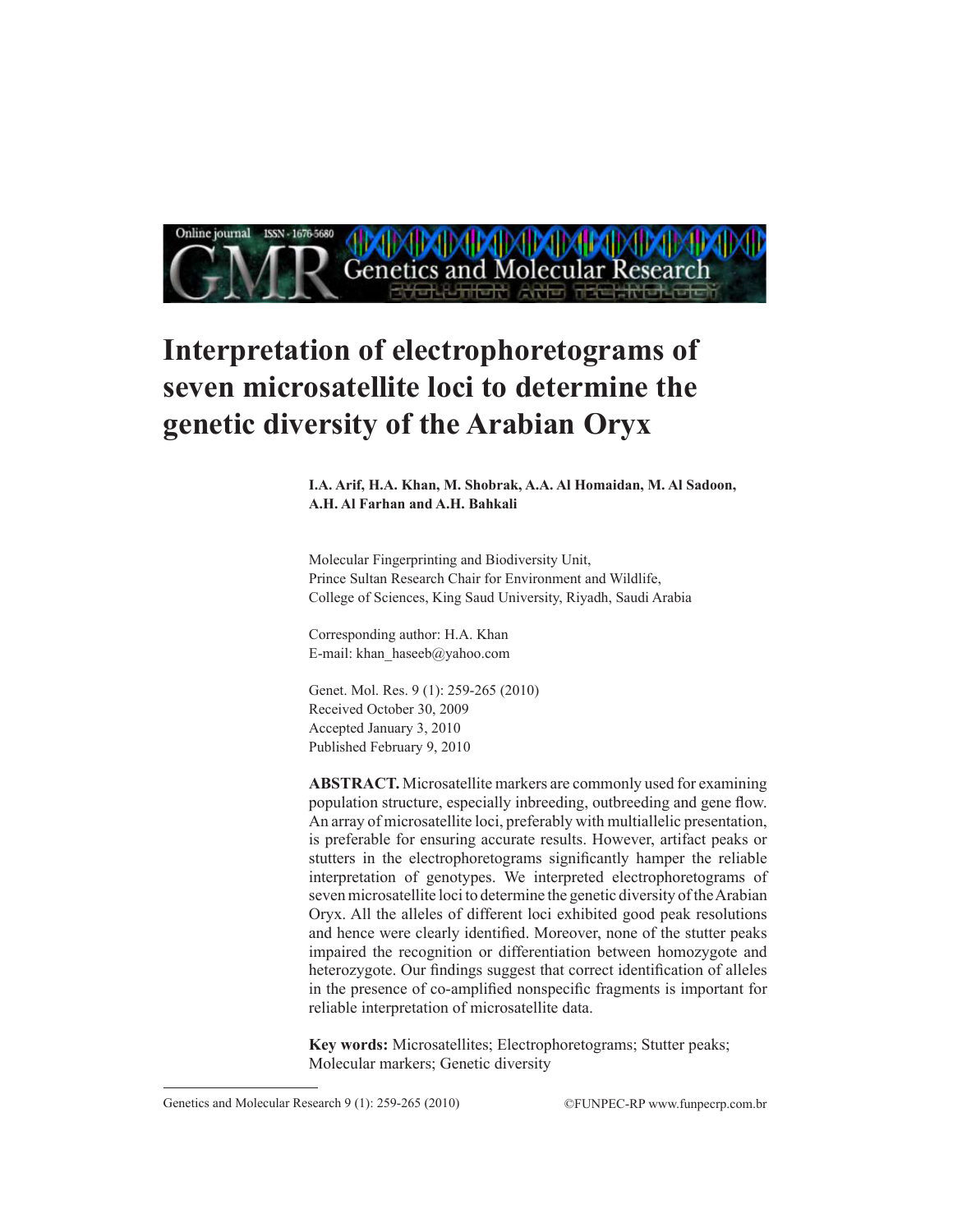I.A. Arif et al.

## **INTRODUCTION**

Microsatellites or simple sequence repeats are widely used markers for molecular fingerprinting. Microsatellites are short sections of DNA where a simple motif, generally 1-5 bp long is repeated up to about 100 times. Microsatellite markers are highly polymorphic, abundant and fairly evenly distributed throughout eukaryotic genomes. The popularity of these markers is due to their ease of amplification by polymerase chain reaction (PCR), their co-dominant nature and their typically high levels of allelic diversity at different loci. There are numerous reports suggesting the usefulness of microsatellite markers for measuring the genetic variability in a wider taxonomic range (Ryberg et al., 2002; Li et al., 2007; Kawka et al., 2007; Chan et al., 2008; Banhos et al., 2008). Although the wet lab analysis of microsatellite markers is quite robust and straightforward, it is often difficult to identify the correct peaks due to appearance of nonspecific peaks in the vicinity of the main allele peak. A genotyping error rate of even 1%, which is an uncommonly good value for most studies, can lead to a substantial number of incorrect multilocus genotypes in a large data set (Hoffman and Amos, 2005). Sources of error include poor amplification, misinterpretation of an artifact peak/band as a true microsatellite allele, incorrect interpretation of stutter patterns or artifact peaks, contamination, mislabeling or data entry errors (Bonin et al., 2004). In many cases, knowing the sources of error in the genotype data can allow one to correct for it, such as re-genotyping homozygous individuals to catch poorly amplifying alleles (Selkoe and Toonen, 2006). However, the most important source of error in microsatellite analysis is probably the incorrect calling of alleles on fluorescent profiles (electrophoretograms) or autoradiographs (Hoffman and Amos, 2005). This report presents the interpretation of 7 microsatellite loci using their respective electrophoretogram images.

#### **MATERIAL AND METHODS**

DNA was extracted from a 200-µL blood sample of Arabian Oryx using DNeasy Blood and Tissue Kit (Qiagen GmbH, Germany) according to manufacturer instructions. Seven microsatellite loci including RBP3, BM3501, MCM38, MNS64, MB066, IOBT395, and MCMAI were amplified using earlier reported protocols (MacHugh et al., 1997; Zhou et al., 2007). The primer sequences of these markers are given in Table 1. The forward primer for each marker was labeled with FAM, whereas the reverse primer was unlabelled.

| Table 1. Primer sequences used for amplification of 7 microsatellite markers. |                  |                            |                                     |
|-------------------------------------------------------------------------------|------------------|----------------------------|-------------------------------------|
| Locus                                                                         | Primer direction | Primer sequence            | Annealing temperature $(^{\circ}C)$ |
| RBP3                                                                          | Forward          | 5-TGTATGATCACCTTCTATGCTTC  | 55                                  |
|                                                                               | Reverse          | 5-GCTTTAGGTAATCATCAGATAGC  |                                     |
| <b>BM3501</b>                                                                 | Forward          | 5-CCAACGGGTTAAAAGCACTG     | 58                                  |
|                                                                               | Reverse          | 5-TTCCTGTTCCTTCCTCATCTG    |                                     |
| MCM38                                                                         | Forward          | 5-TGGTGAATGGTGCTCTCATACCAG | 58                                  |
|                                                                               | Reverse          | 5-CAGCCAGCAGCCTCTAAAGGAC   |                                     |
| MNS <sub>64</sub>                                                             | Forward          | 5-ATTAACTTTGTGGCATCTGAGC   | 58                                  |
|                                                                               | Reverse          | 5-CGTATCAACTAACACGATGCTG   |                                     |
| MB066                                                                         | Forward          | 5-ATCTGCCTGAAGCCAGTCAC     | 58                                  |
|                                                                               | Reverse          | 5-GGTTTCCTGCACCTGCATGA     |                                     |
| <b>IOBT395</b>                                                                | Forward          | 5-ACAACAGGAAAGCTCTGCCA     | 58                                  |
|                                                                               | Reverse          | 5-ACATGTAGCTGTTGATACAGAT   |                                     |
| <b>MCMAI</b>                                                                  | Forward          | 5-CATTACAGCCTGTGTGAGTGTG   | 54                                  |
|                                                                               | Reverse          | 5-GATAGTTCTATCCAACCGTCCC   |                                     |

Genetics and Molecular Research 9 (1): 259-265 (2010) ©FUNPEC-RP www.funpecrp.com.br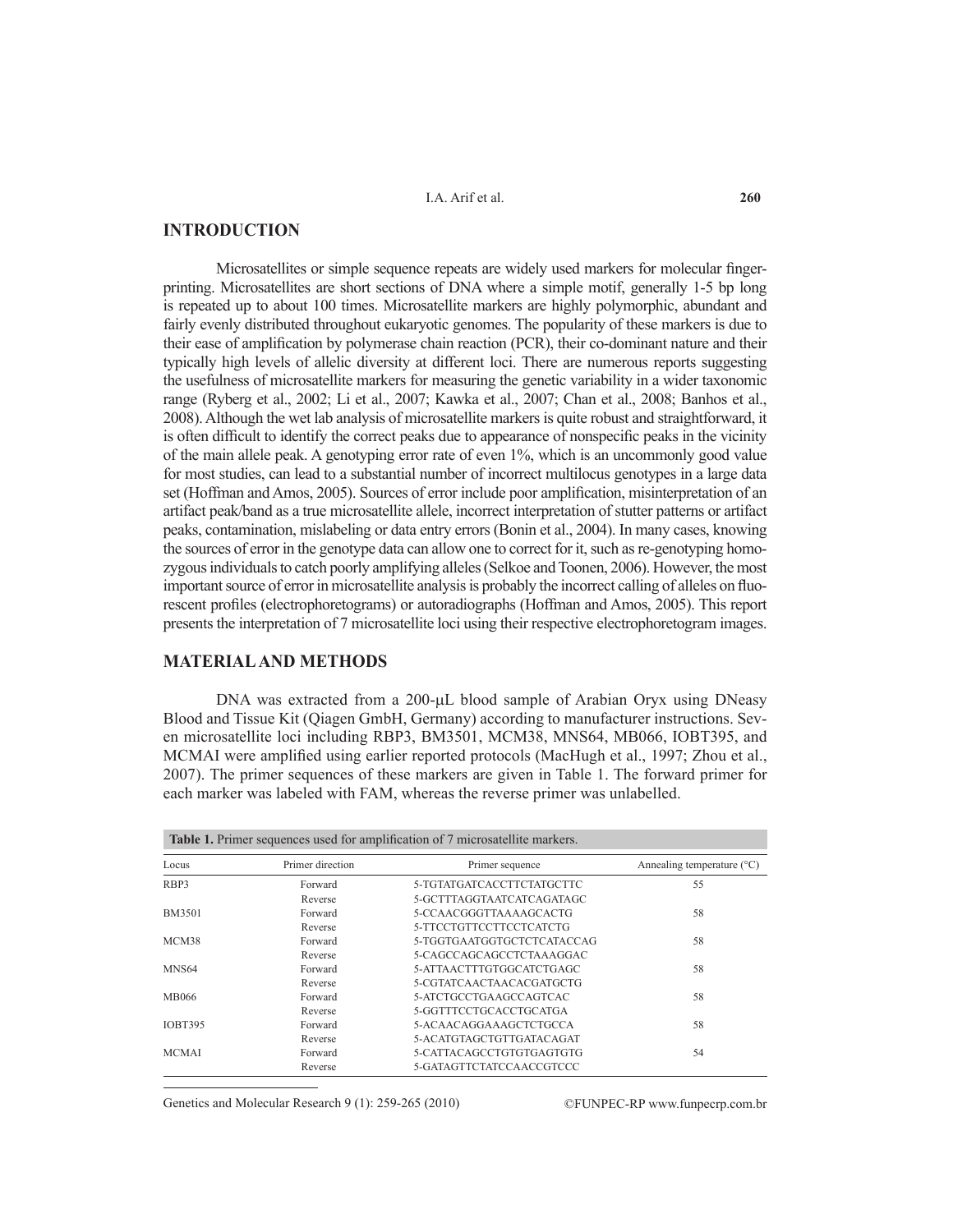PCR were performed in a total volume of 20  $\mu$ L containing 2  $\mu$ L 10X PCR buffer, 2.5 mM  $MgCl<sub>2</sub>$ , 200 µM each dNTP, 25 nM of each primer, 25 ng template DNA and 0.5 U Taq DNA polymerase. After initial denaturation at 94°C for 4 min, 25 cycles of 93 $\degree$ C for 45 s, 55 $\degree$ C for 45 s and 72 $\degree$ C for 45 s were repeated followed by the final extension at  $72^{\circ}$ C for 4 min. The aliquots of PCR products (0.25 µL) were mixed with 9.25  $\mu$ L formamide and 0.25  $\mu$ L ROX-500 standard. The contents were heated at 95°C for 2 min and then rapidly cooled on ice before being electrophoresed on an 3130XL genetic analyzer. The sizes of electrophoresed DNA fragments (alleles) were determined by the Gene Mapper Software.

## **RESULTS AND DISCUSSION**

The numbers of alleles for different microsatellite loci observed in this study are as follows: RBP3 (140 and 142 bp); BM3501 (168 and 170 bp); MCM38 (108, 110 and 120 bp); MNS64 (188, 198 and 200 bp); MB066 (128, 130 and 132 bp); IOBT395 (90, 106, 110, and 174); MCMAI (185, 187, 189, and 191). The photos of electrophoretograms for the 7 loci are given in Figures 1-7, respectively, and the interpretation of allele peaks is described in the each figure caption accordingly. All the alleles of different loci exhibited good peak resolutions and hence were clearly identified. Moreover, none of the stutter peaks impaired the recognition or differentiation between homozygote and heterozygote.



**Figure 1.** RBP3 locus with 2 alleles, A (140 bp) and B (142 bp). Both the alleles have sharp peaks and contain only a single stutter of allele size -2 bp, respectively. The homozygous presentation of alleles A and B is shown in (a) and (b), respectively. In the case of heterozygote (c), the peak of allele A is slightly higher than the peak of allele B due to the additive effect of the stutter of allele B.

Genetics and Molecular Research 9 (1): 259-265 (2010) ©FUNPEC-RP www.funpecrp.com.br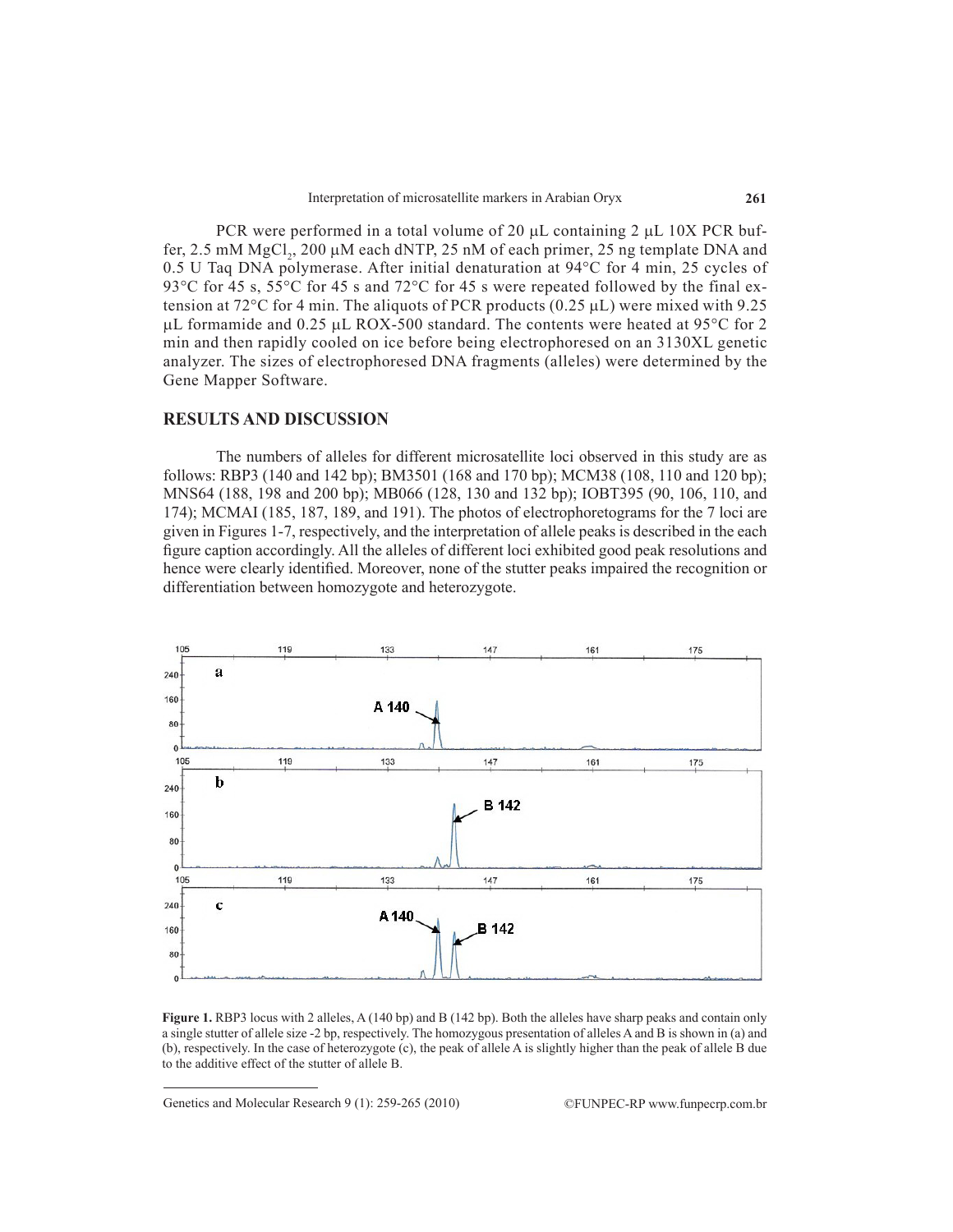

**Figure 2.** BM3501 locus with 2 alleles, A (168 bp) and B (170 bp). Both the alleles have sharp peaks but also contain three stutters each, 1, 2 and 4 bp shorter than the main alleles. The homozygous presentation of alleles A and B is shown in (a) and (b), respectively. In the case of heterozygote (c), the peak of allele A is slightly higher than the peak of allele B due to the additive effect of the "-2" stutter of allele B.



**Figure 3.** MCM38 locus with 3 alleles, A (108 bp), B (110 bp) and C (120 bp). All the alleles show well-resolved peaks. Alleles A and B have 1 stutter peak 2 bp shorter than the main allele. Allele C contains 2 stutters, 2 and 4 bp shorter than the main allele peak. In this figure, (a) and (c) are homozygotes and (b), (d) and (e) are heterozygotes.

Genetics and Molecular Research 9 (1): 259-265 (2010) ©FUNPEC-RP www.funpecrp.com.br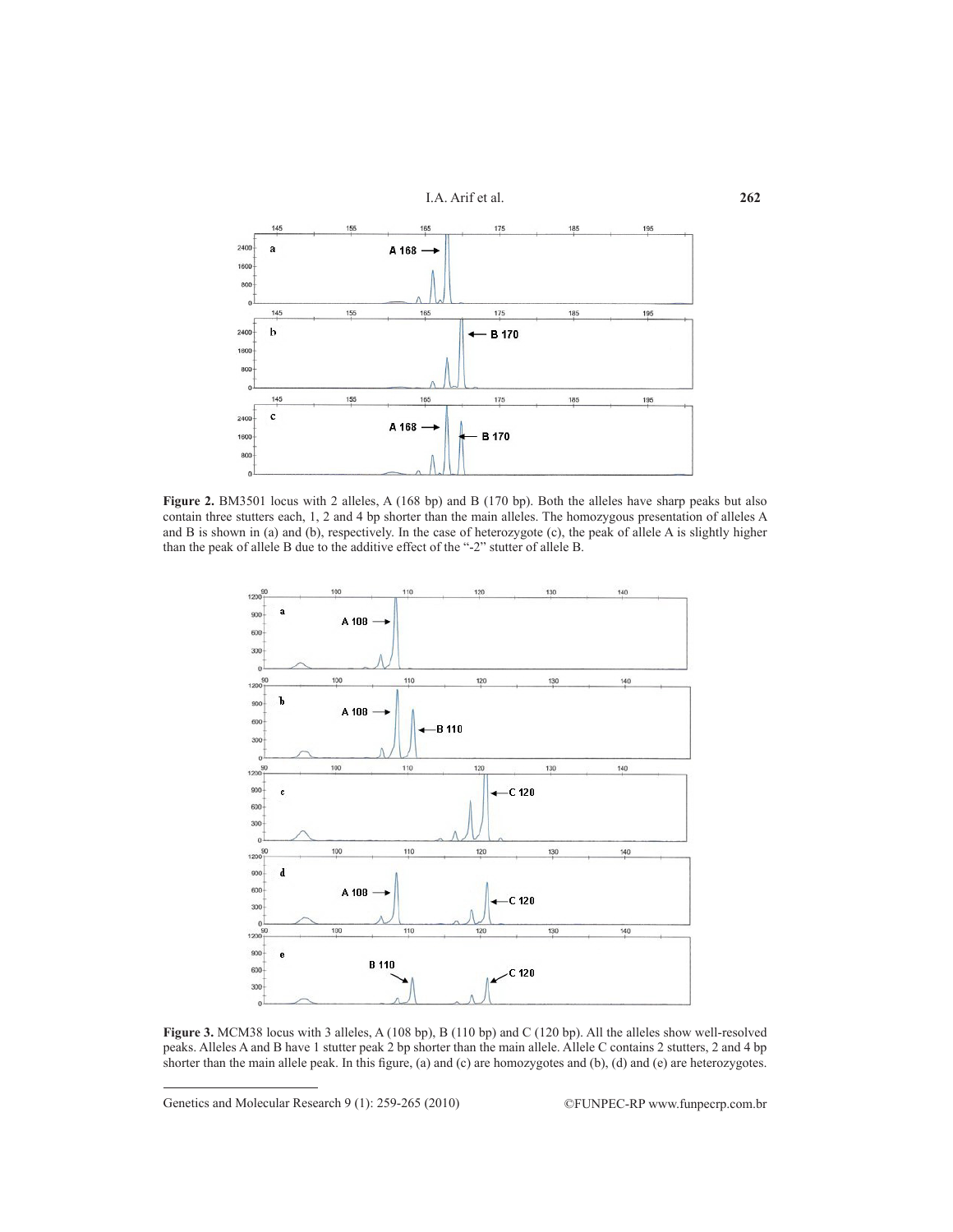

**Figure 4.** MNS64 locus with 3 alleles, A (188 bp), B (198 bp) and C (200 bp). All the alleles show well-resolved peaks. Allele A has a single stutter peak, 2 bp shorter than the main allele. Alleles B and C contain 2 stutters, 2 and 4 bp shorter than the main allele peaks, respectively. In this figure, (a) and (b) are homozygotes and (c), (d) and (e) are heterozygotes.



**Figure 5.** MB066 locus with 3 alleles, A (128 bp), B (130 bp) and C (132 bp). All the alleles show well-resolved peaks and also contain 2 stutters, 2 and 4 bp shorter than the main allele peaks, respectively. The homozygous presentation of alleles A and B is shown in (a) and (b), respectively. In the case of heterozygotes (d and e), the peak height of shorter allele is greater than the longer allele due to additive overlapping with stutter peaks.

Genetics and Molecular Research 9 (1): 259-265 (2010) ©FUNPEC-RP www.funpecrp.com.br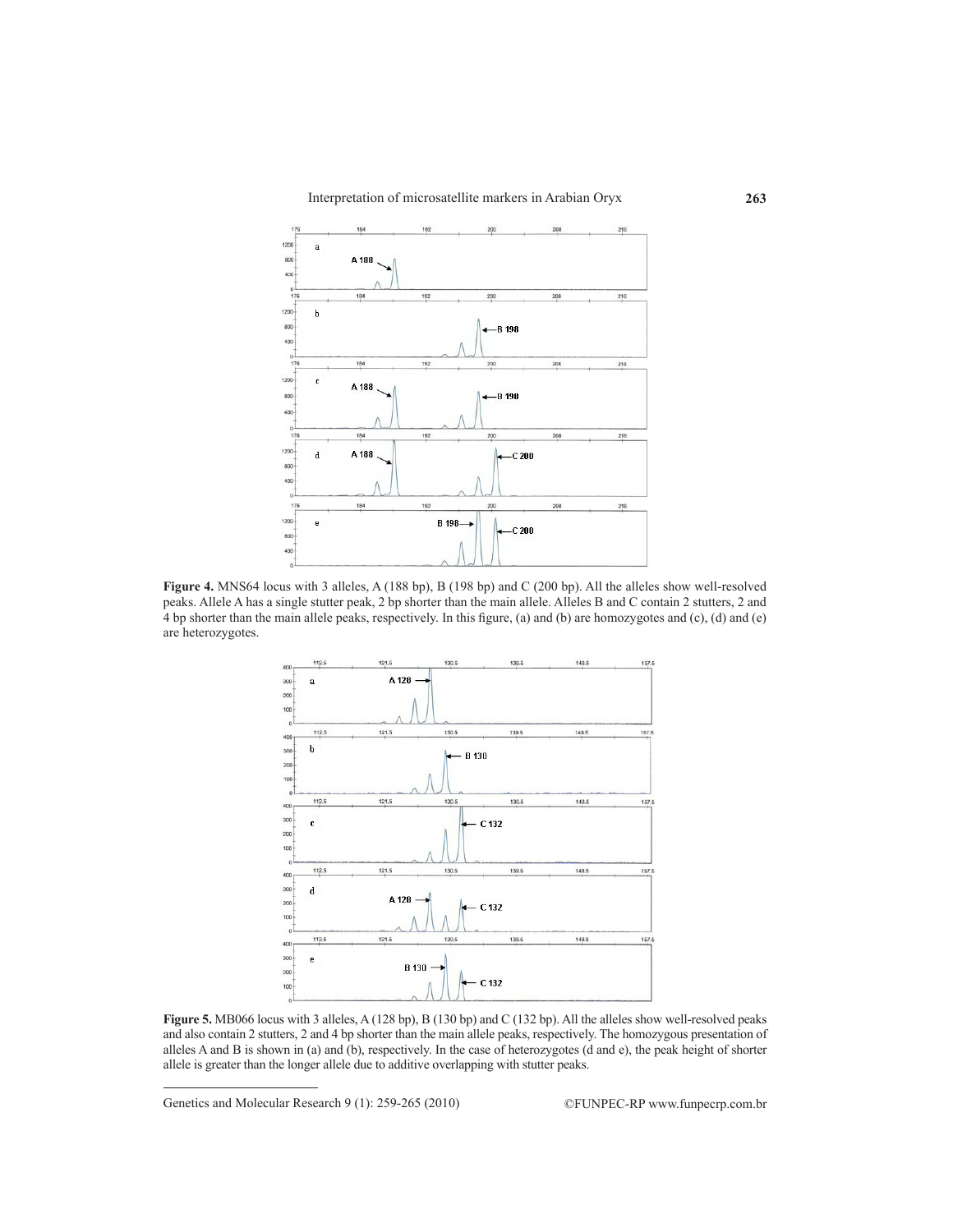



**Figure 6.** IOBT395 locus with 4 alleles, A (90 bp), B (106 bp), C (110 bp), and D (174 bp). All the alleles show well-resolved peaks. Since the allele sizes are not very close to each other there is no effect of stutters on heterozygote identification. In this figure, only (b) is a homozygote, whereas (a), (c), (d), and (e) are heterozygotes.



**Figure 7.** MCMAI locus with 4 alleles, A (185 bp), B (187 bp), C (189 bp), and D (191 bp). All the alleles show well-resolved peaks. However, due to the presence of sharp stutters as well as +2 peak in all the alleles the identification of genotypes is somewhat difficult. The difference between the peak heights of the two alleles in heterozygotes increases as the difference between their sizes decreases and vice versa. In this figure, (a) and (b) are homozygotes and (c), (d), (e), and (f) are heterozygotes.

Genetics and Molecular Research 9 (1): 259-265 (2010) ©FUNPEC-RP www.funpecrp.com.br